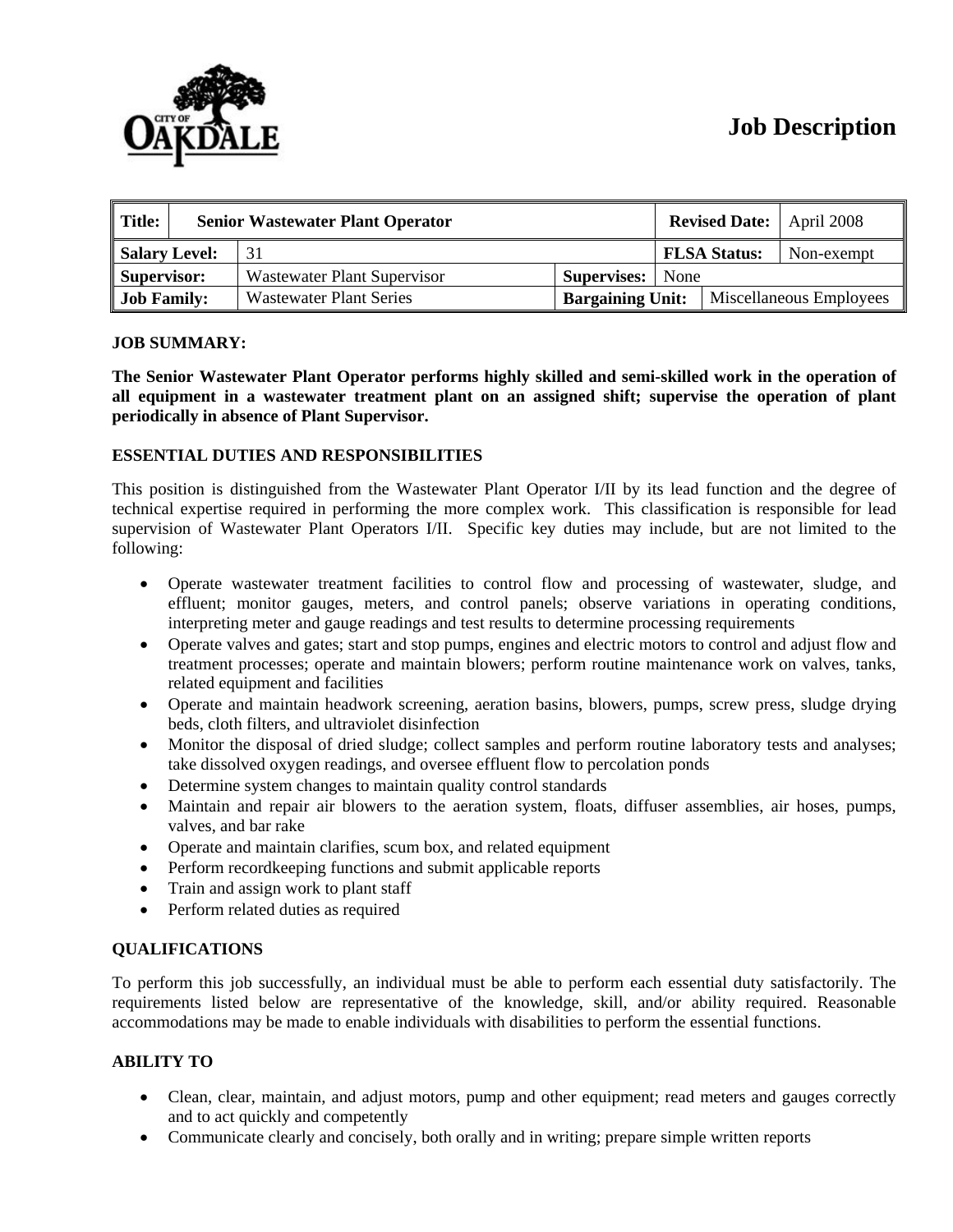- Collect samples and perform routine laboratory tests; troubleshoot operational problems with plant process equipment; perform all plant operations without direct supervision
- Read, understand, implement and practice safety procedures in plant operations
- Implement principles and practices necessary in wastewater plant operations
- Train, prioritize, and schedule the work of plant staff
- Operate backhoe, , forklift, trucks, tractors, and other relevant equipment
- Meet schedules and time lines
- Maintain up to date knowledge of regulations
- Establish, maintain effective relationships
- Operate a computer and related software

### **KNOWLEDGE OF**

- Principles and practices necessary in the operation of a wastewater treatment plant including the operation and maintenance of wastewater plant machinery
- Functions and purposes of wastewater treatment systems
- Basic mechanical and electrical systems
- Safe work practices with high pressure piping, vessels, gasses, steam, corrosive liquids, electricity, and chemicals
- Goals, polices and objectives of wastewater treatment plant operations
- Chemistry and math
- Operation of computers and related software
- Policies and objectives of assigned programs
- Operation of heavy equipment around the plant grounds
- Collection and testing of samples
- Chemical applications for wastewater treatment

#### **EDUCATION and/or EXPERIENCE**

High school diploma or general education degree (GED); three years experience as Wastewater Plant Operator II.

#### *Certificates, Licenses, Registrations*

- Possession of a Grade III Wastewater Treatment Plant Operator Certificate issued by the State Water Resources Board **OR**, possession of a Grade II Wastewater Treatment Plant Operator Certificate and be able to obtain a Grade III Wastewater Treatment Plant Operator Certificate within one (1) year of employment for continued employment
- Possession of an appropriate valid California driver's license

#### **LANGUAGE SKILLS**

Ability to read and comprehend simple instructions, short correspondence, and memos. Ability to write simple correspondence. Ability to effectively present information in one-on-one and small group situations.

#### **MATHEMATICAL SKILLS**

Ability to add, subtract, multiply, and divide in all units of measure, using whole numbers, common fractions, and decimals. Ability to compute rate, ratio, and percent and to draw and interpret bar graphs.

### **REASONING ABILITY**

Ability to apply common sense understanding to carry out detailed but uninvolved written or oral instructions. Ability to deal with problems involving a few concrete variables in standardized situations.